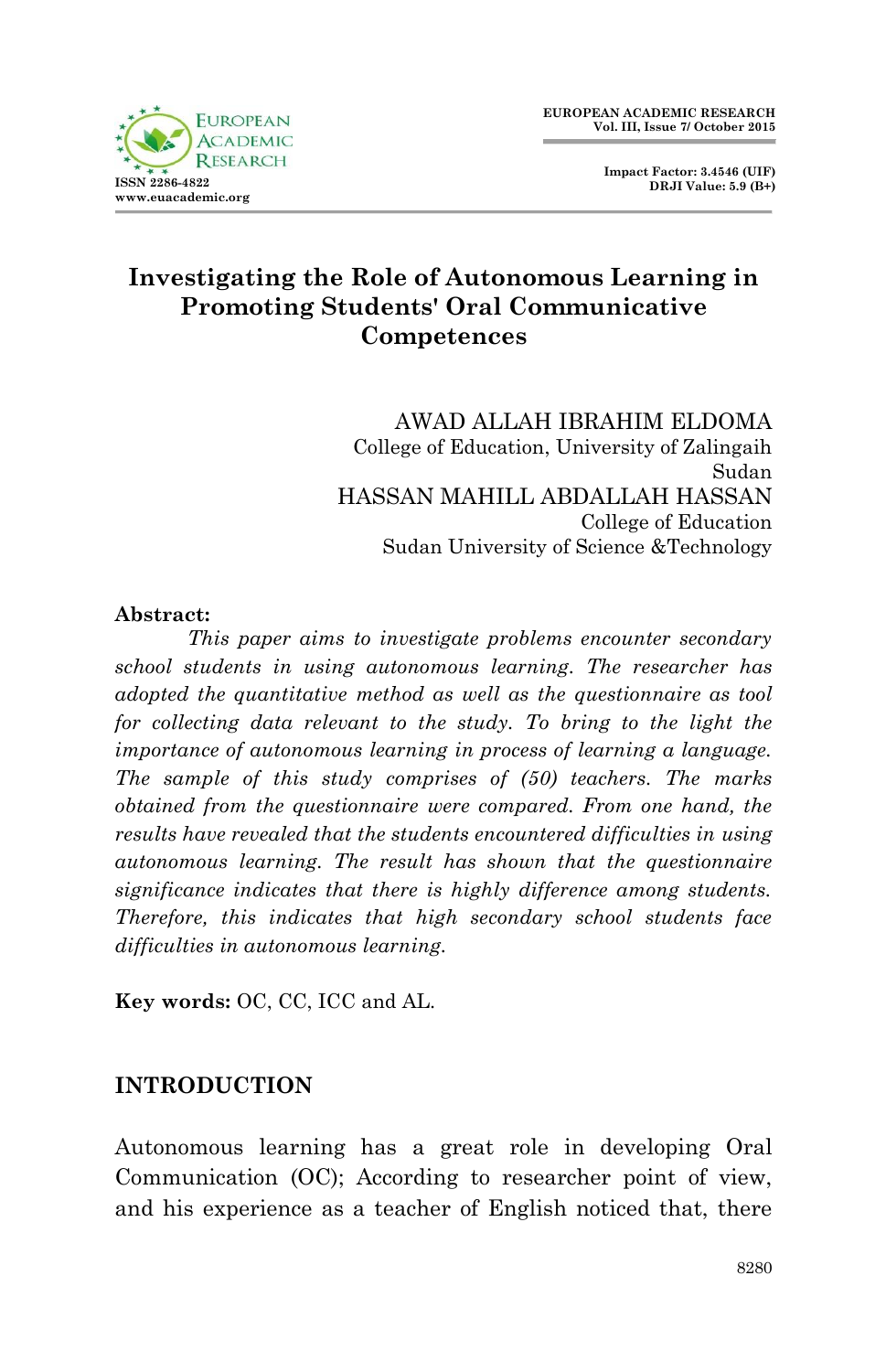are effective autonomous strategies learners can be used to develop their oral communication skills. This research tries to investigate the positive way of autonomous learning and suggest its appropriate strategies.

According to Joseph and Efron (2009: 5:6)"Oral Communication (OC)is an important skill because it promote leadership and confidence. It is important for students to generate their own ideas using outside references in the communicating". English is the major language of news and information. It is language of the business and government even in some countries where it is a minor language. It is the official language of man time communication, the international aviation and air-traffic control. When we teach oral communication that is mean we teach the function of language not the nature of language. Graeme and Richard Dimbleby state that in their book Teaching Communication (1990: 1) "we believe that study communication is about personal development of attitudes and values about knowing oneself; about knowing other people and relating them; about critically understanding mass-media massage and about being confident in use of Oral Communication". Teaching communication is not about learning the requisite linguistic and social skills in isolation, like series of performing tricks, but about acquiring knowledge of how and why we communicate and a bout application of that knowledge. Communicative Competence (CC) in our life roles- personal, social, cultural and economic- is founded in our knowledge about social, cultural, and economic contexts. It depends on using and applying that knowledge. I believe that all pupils and students should be deliberately exposed to some experiences and activities of Oral Communication (OC). Communication skills and other language skills are very important and useful in and of themselves when used together; they reinforce one another in producing a higher efficient level of communication.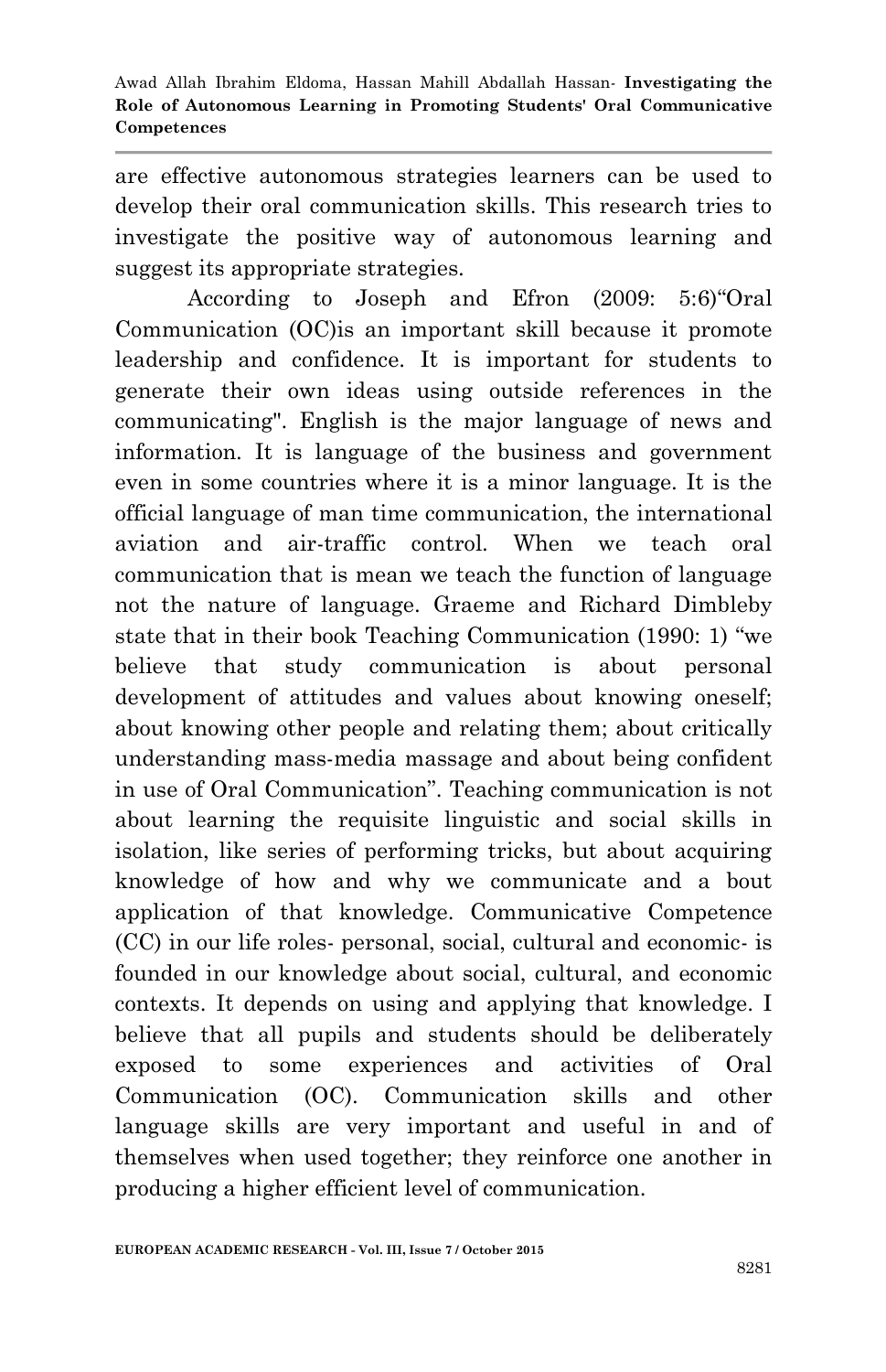# **AIMS AND SCOPE OF THE STUDY**

This study aims to investigate the importance of Autonomous Learning (AL) in developing Communicative Competence (CC). The scope of the study is limited to English language teachers in the Sudan. There are (50) English language teachers at different Sudanese universities.

# **LITERATURE REVIEW**

# **Autonomous Learning**

Autonomy can be defined as "the ability to take charge of one"s own learning" (Holec 1981, p. 3) or "as the capacity to take control over one"s own learning" (Benson 2001, p. 2). It is something that needs to be developed as it is not innate (Holec, 1990). Moreover in his definition of the term, little (2003) insists on the role of the teacher, which is to create a learning environment in which learners accept responsibility for their learning role in order to become more autonomous.

According to Riley, "autonomous learning (AL) in institutional settings inevitably requires both teachers and learners to modify their representations of these respective roles" (1986, p. 70). Furthermore, although different terms are sometimes used to name the person whose role it is to accompany learners in their autonomization – Riley speaks of "Helper", "Knower", "Facilitator" and "Counsellor" (1986, p. 19) – most researchers agree that autonomy necessarily implies a change in the pedagogical relationship between teachers and learners.

The teacher has a new role to play, as Byram and Morgan (1994) point out that "the teacher is important on two levels in the development of empathy: both as a model and as a source of information" (p. 27). As far as intercultural communicative competence is concerned, Jimenez Raya and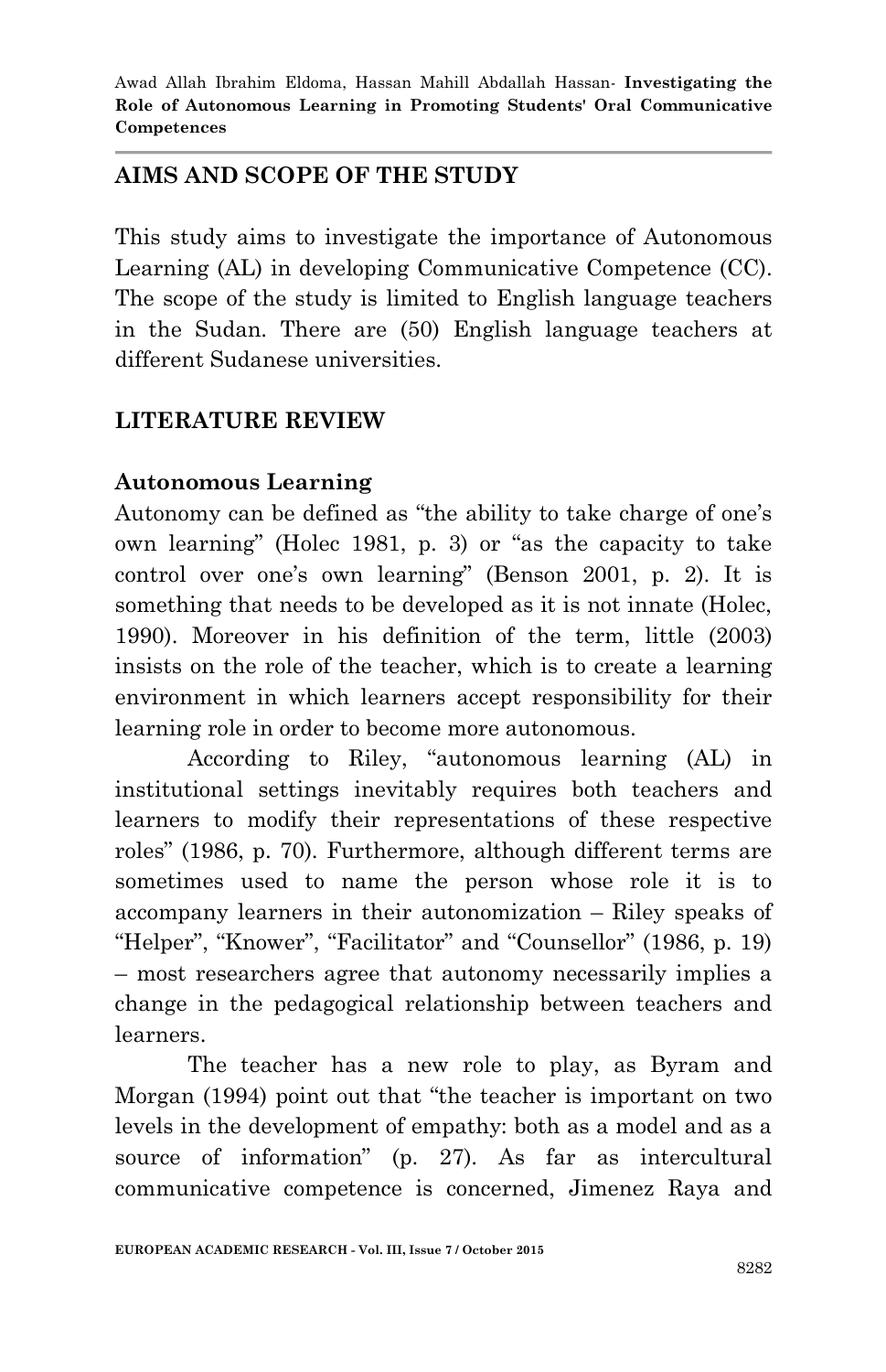Sercu (2007) assert that "a focus on learner autonomy holds the promise that values and norms are communicated, mediated, and developed rather than being transmitted" p. 22). Indeed they insist on the fact that the mere transmission of values and standards is not sufficient and could lead to undesired behaviours from students in many cases. Therefore the essential question for Jimenez Raya and Sercu (2007) is: how teachers can facilitate learners to make sense of the world they are very much part of. How can language education be organized in such a way that a learner is able and willing to mediate the often conflicting values, standards and norms by which s/he is surrounded? (p. 22) The answer to this essential question for Jimenez Raya and Sercu (2007) is in the development of learner autonomy and intercultural competence as "major pedagogical goals of foreign language education."

## **Integration of Autonomous Learning**

As for Communicative Competence (CC), Van Ek (1986) suggested that foreign language teaching should not be concerned merely with training in communication skills but also involve the personal and social development of the learner as an individual. In other words, it should enhance the individual"s self-reflection and self-awareness and his or her ability to interact in an intercultural context. Van Ek presented a framework for comprehensive foreign language objectives which included aspects such as social competence, the promotion of autonomy and the development of social responsibility which Byram included in his definition of intercultural Communicative Competence (ICC) (Byram, 1997, p. 9).

When Byram (1997) considers the objectives of Intercultural Communicative Competence (ICC), he recognizes the limitations of the classroom context of learning, which does not mean that the teachers do not have a role to play, as we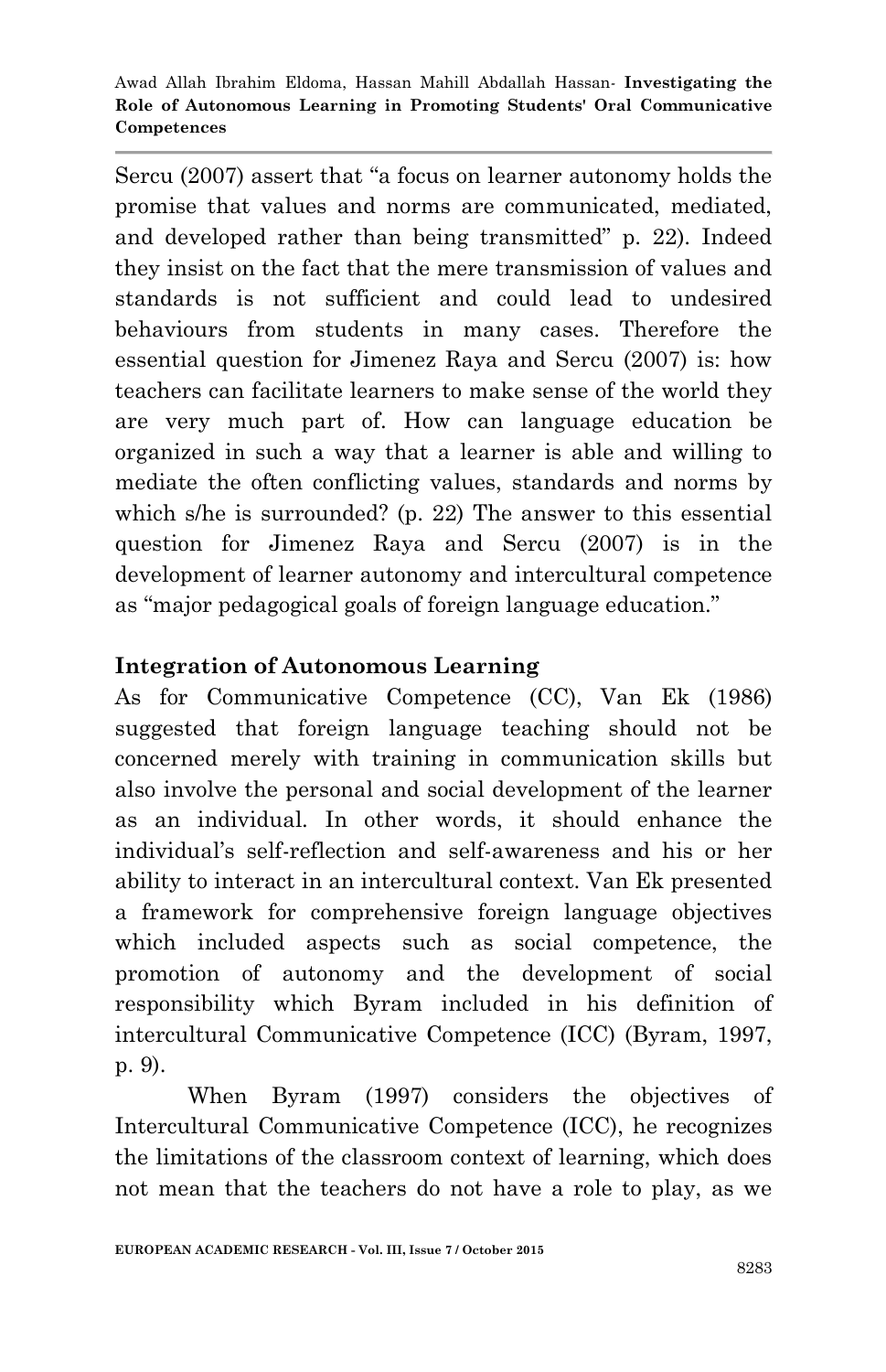have already seen. They can still structure and influence the learning opportunities involved. For Byram (1997), the aim may be, for example, to develop learner autonomy within a structured and framed experience of otherness outside the classroom during periods of independent vacation or periods of residence, exchange, etc. Indeed there are three broad categories of location for acquiring.

Hélène Zumbihl Learner Autonomy in Intercultural Communicative Competence (ICC) Proceedings 229 intercultural competence: the classroom, the pedagogically structured experience outside the classroom, and the independent experience (Byram, 1997). Our aim with the curriculum described in this article is to enhance learners" autonomy in the classroom to enable them to experience the period of independent learning while studying abroad with the lowest possible level of anxiety and the highest possible level of autonomy while facing different types of everyday situations.

In the intercultural communicative competence learning model described by Murphy-Lejeune (2003), she considers autonomy and self-confidence as strategic skills as "they derive from combined efforts to reach the goal of managing one"s life in a new cultural environment. They are the means by which success abroad is attainable" (p. 104). It also means that preparation for study abroad experience should help students develop these strategic skills.

Similarly, among the dimensions of intercultural competence which are described by Byram (1997) in his model, savoir-apprendre and savoir-comprendre are particularly interesting for this specific issue of the learner"s autonomization process in the acquisition of intercultural communicative competence. The language teachers" objectives should be to help students be able to learn and to understand by themselves, which, for teachers, consists of creating opportunities for learners to learn how to acquire competencies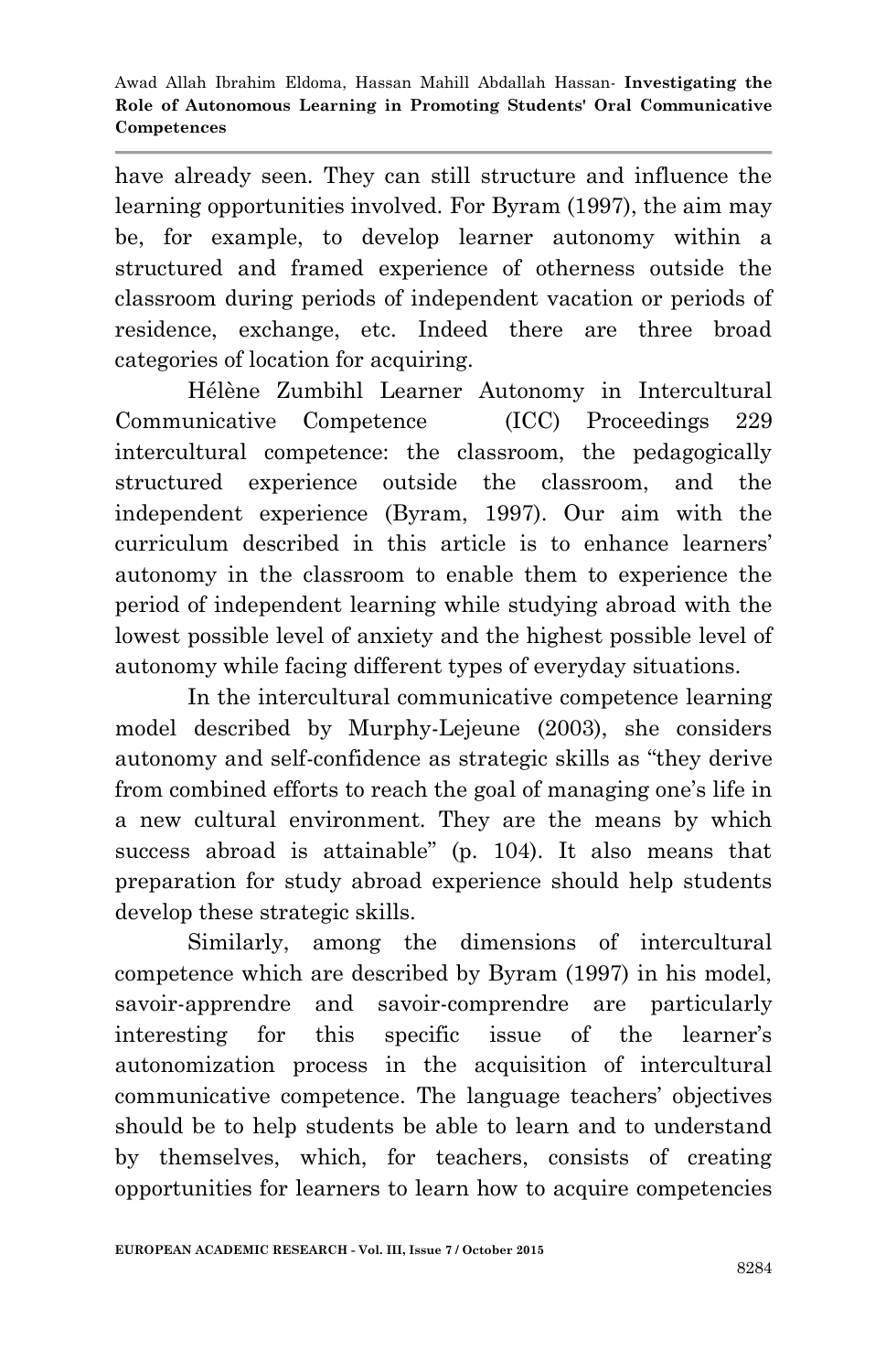and skills in addition to knowledge. Sercu (2004) points out that "autonomous learning is already practiced by many foreign language teachers who consciously or not occasionally include problem-based or task-based learning approaches in their classroom" (p. 64). Intercultural communicative competence may also be autonomously acquired by students through problem-solving activities which will encourage critical thinking, collaborative learning, self-initiated knowledge acquisition, and cooperative evaluation of alternatives (Sercu, 2004).

This implies new roles for teachers which are widely described in the literature. They become guides, tutors, counselors, facilitators (Riley, 1986). Autonomous learning approaches involve more, not less, teacher direction or preparation. In a learner autonomy approach, the selection of the culture topics to be explored or the culture learning tasks to be completed remains the responsibility of the teacher or course developer (Sercu, 2004). As for Jackson (2008), the course developer has to consider the students' needs to build a course for preparing for immersion abroad. The content should also incite learners to reflect on their own culture and on what they consider to be normal from their own point of view. For Kern and Liddicoat (2011), "the speaker is no longer someone who speaks, but someone who acts - that is, someone who acts through speaking and thus becomes a social actor" (p. 19). Therefore the speaker or learner will experience several modalities of learning, speaking and acting which may take place both inside and outside of school at different periods of his or her life. This interpersonal communication will take place in a context of social interaction. This means that we may consider languages as dynamic resources that individuals combine with other resources to act in a social world. This combination of the two terms "speaker" and "actor" highlights the individual"s power to participate in the creation and the modification of contexts in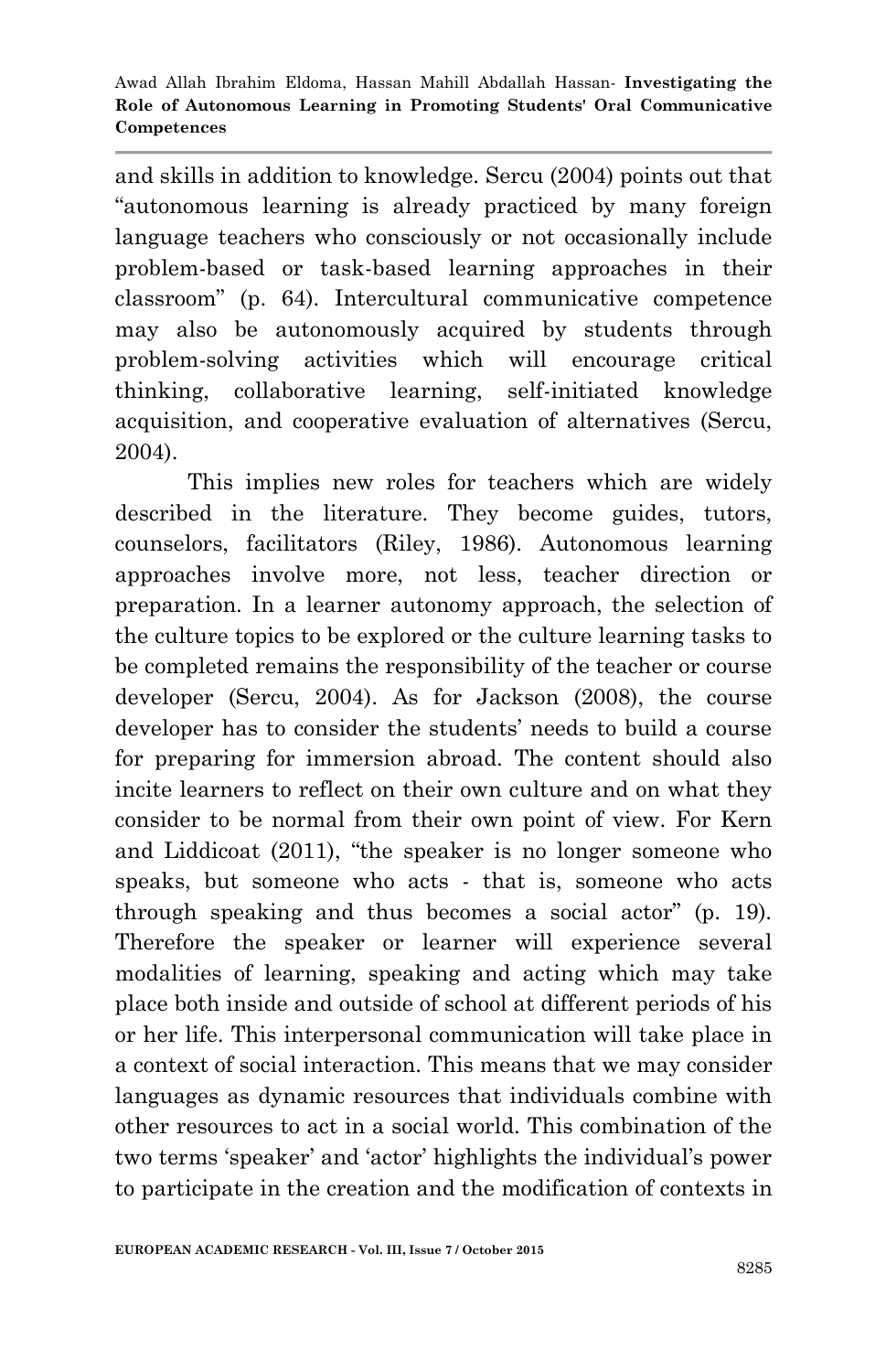which he or she is learning the language. The speaker is an actor, not only in class, but also in the social and cultural world which surrounds him or her. This could lead to a new way of considering learners in our classes of intercultural communicative competence. It also implies the need to enhance the learner"s autonomization process.

# **Autonomous Learning**

When Byram (1997) considers acquiring intercultural competence, he makes a difference between the work done in class, fieldwork, and independent learning. I will consider this last learning context in more detail. Independent learning is a factor in life-long learning and can be both subsequent to and simultaneous with classroom and fieldwork. "It will be effective only if the learners continue to reflect upon as well as develop their knowledge, skills and Hélène Zumbihl Learner Autonomy in Intercultural Competence 230 CERCLL ICC Proceedings attitudes, as a consequence of previous training" (Byram, 1997, p. 69). If experience of otherness in one's own environment or in another country is not based on self-reflection, it remains mere experience and will not facilitate learning. Byram (1997) notes that: "for experience to become learning, learners must become autonomous in their capacity for refining and increasing their knowledge, skills and attitudes. This in turn suggests a classroom methodology which allows learners to acquire explicitly the underlying principles of the skills and knowledge they are taught, and the means of generalizing them to new experience. In that case one could properly speak of a learning biography and expect that far more cultural learning will take place outside the classroom than inside, whether consecutively or simultaneously." (p. 70-71).

For Murphy-Lejeune (2003, p. 101), "life abroad represents an extensive natural learning situation which stimulates many more aspects of learners" personalities than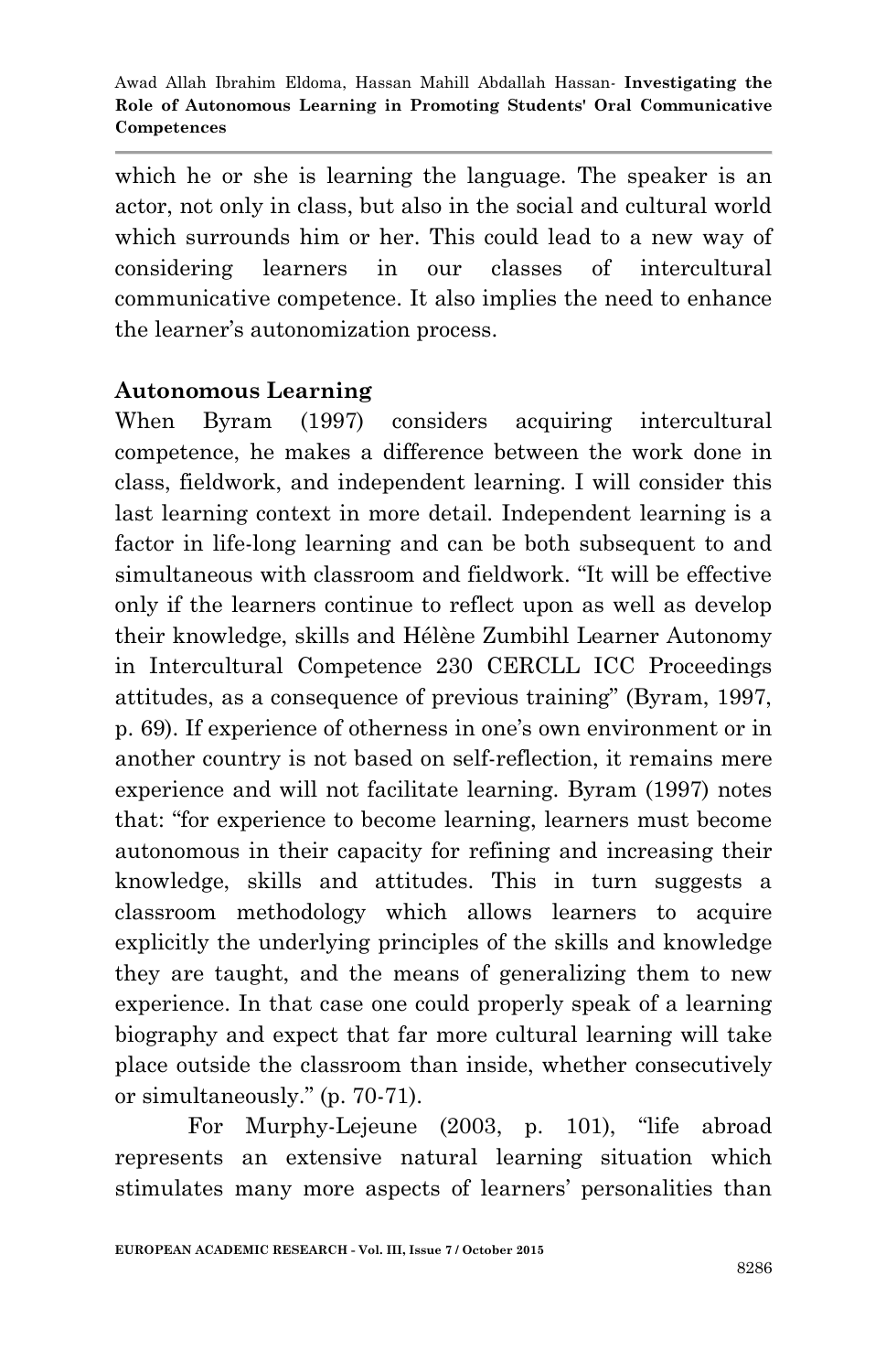are usually catered for in educational institutions." She defines autonomy in the experience abroad as a twofold competence: the ability to manage without family assistance and without a mental clamp connecting travelers to the home environment. This means that you have to acquire "the ability to get through tough times by yourself particularly through language difficulties" and to "be prepared that's it's not going to be a rose garden because entering into a new cultural world is comparable to a rite of passage" (Murphy-Lejeune, 2003, p. 106). A new socialization process and, therefore, an autonomization process must be engaged in, and this effort makes the arrival, in particular, a trying period. This means that preparation before the immersive experience abroad is fundamental (Zumbihl, 2004).

### **METHODOLOGY OF THE STUDY**

The researcher has drawn the sample for this study exclusively from Sudanese teachers of English from various universities who responded to questionnaire. A sample of  $(50)$  teachers was randomly selected for the questionnaire.

### **Tools of the Study**

The researcher has used questionnaire as a tool to collect the information of this paper. The questionnaire which was given to the Sudanese English teachers whom were selected randomly.

The researcher has used the descriptive analytical and quantitative methods as well as a questionnaire as a tool in the collection of relevant data and information in pursuing this paper. Population of this study is drawn exclusively from English language teachers in the Sudan. The population is English language teachers at Sudanese universities. A sample of (50) teachers was randomly selected for the questionnaire.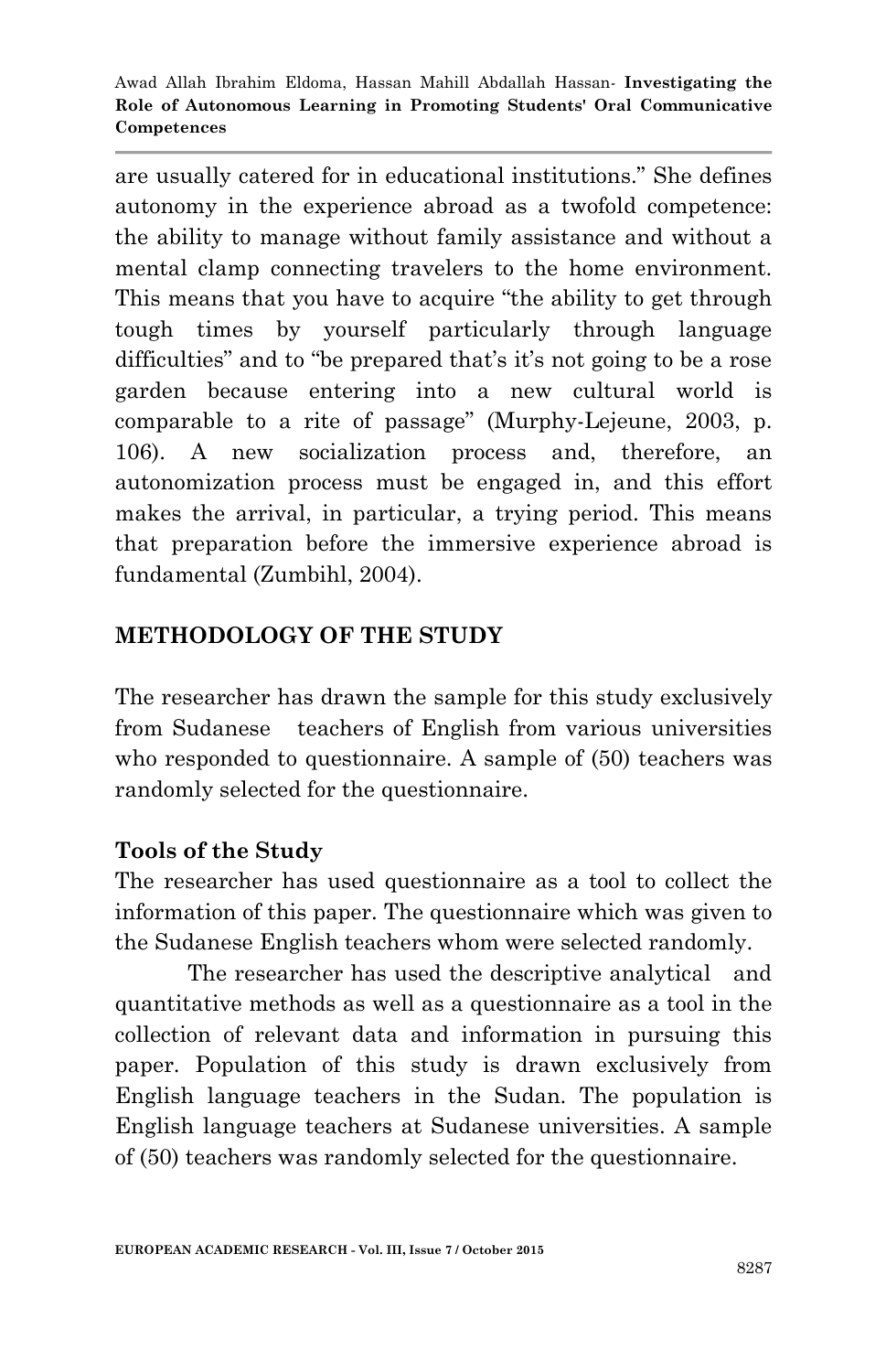## **RESULTS AND DISCUSSION:**

The researcher has used the questionnaire as a tool in the collection of data relevant to this study. The researcher has designed a questionnaire to answer the question" to what extent autonomous learning is intendedly neglected in developing oral communicative competences among the students who study English as Second Language? To provide answers to the problems encountered teachers who do not know why these took place. The tables below are going to illustrate what has been stated earlier.

### **Teachers' Questionnaire**

This item tries to elicit information from the teachers concerning their views about the autonomous learning in developing communicative competences.

**Table (1)**: **Students should use autonomous learning in promoting English language oral communicative competences.**

|       |                   | Frequency | Percent |
|-------|-------------------|-----------|---------|
| Valid | strongly agree    | 22        | 44.0    |
|       | Agree             | 18        | 36.0    |
|       | Neutral           | 6         | 12.0    |
|       | disagree          | 3         | 6.0     |
|       | strongly disagree | 1         | 2.0     |
|       | Total             | 50        | 100.0   |

#### **Figure (1)**



**EUROPEAN ACADEMIC RESEARCH - Vol. III, Issue 7 / October 2015**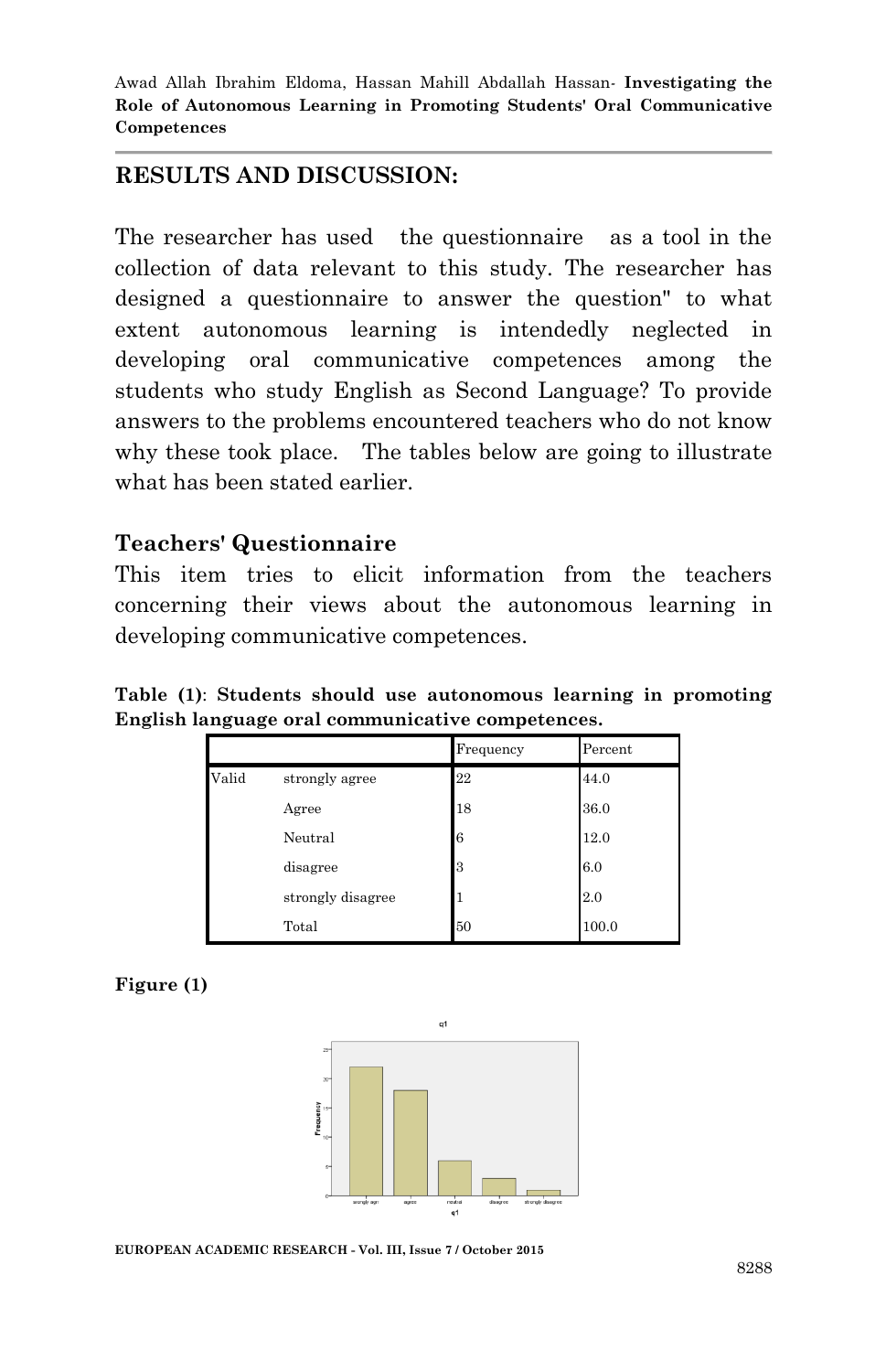Table and figure (1) above shows that a vast majority of the respondents (80%) strongly agree together with agree that students should use autonomous learning in promoting English language oral communicative competences. Only 4% do not agree to that. This indicates that students need to be trained and developed in how they can make use of autonomous learning in promoting English language oral communicative competences.

**Table (2): Students should be taught how to use the library in enhancing autonomous learning competences.**

|         |                   | Frequency | Percent |
|---------|-------------------|-----------|---------|
| Valid   | strongly agree    | 16        | 32.0    |
|         | Agree             | 24        | 48.0    |
|         | neutral           | 7         | 14.0    |
|         | disagree          |           | 2.0     |
|         | strongly disagree | T         | 2.0     |
|         | Total             | 49        | 98.0    |
| Missing | System            | 1         | 2.0     |
| Total   |                   | 50        | 100.0   |

**Figure (2)**



Table and figure (2) above shows that a vast majority of the respondents (80%) strongly agree together with agree that students should be taught how to use the library in enhancing autonomous learning competences. Only 2% do not agree to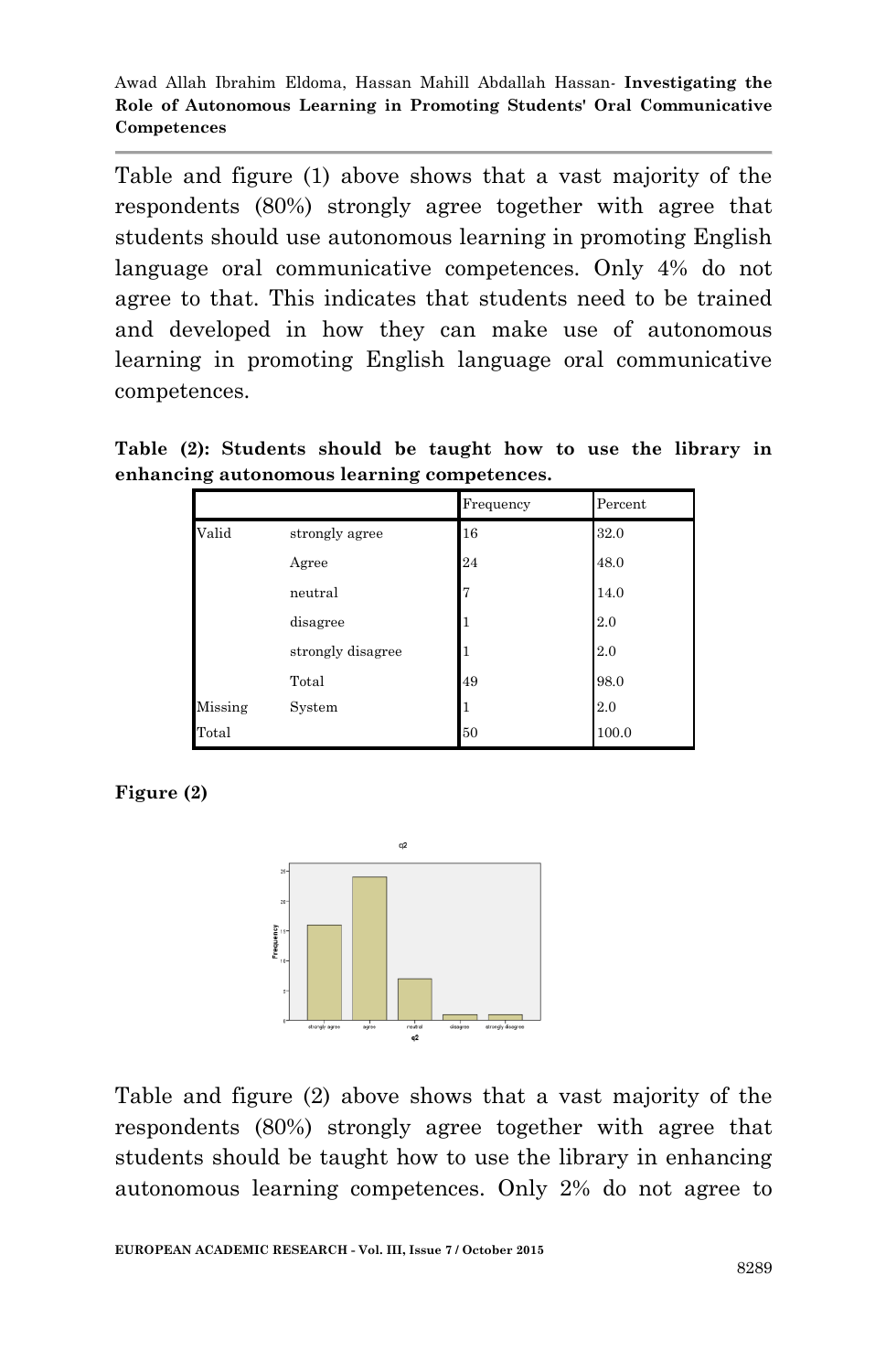that. This indicates that students need to be trained and developed in how they can use the library in enhancing autonomous learning competences.

**Table (3): Students should adopt the autonomous learning to improve their oral communicative competences.**

|       |                | Frequency | Percent |
|-------|----------------|-----------|---------|
| Valid | strongly agree | 18        | 36.0    |
|       | Agree          | 27        | 54.0    |
|       | Neutral        | 5         | 10.0    |
|       | Total          | 50        | 100.0   |

**Figure (3)**



Table and figure (3) above shows that a vast majority of the respondents (90%) strongly agree together with agree that students should adopt the autonomous learning to improve their oral communicative competences. Only 00% do not agree to that. This indicates that students need to be trained and developed in adopt the autonomous learning to improve their oral communicative competences.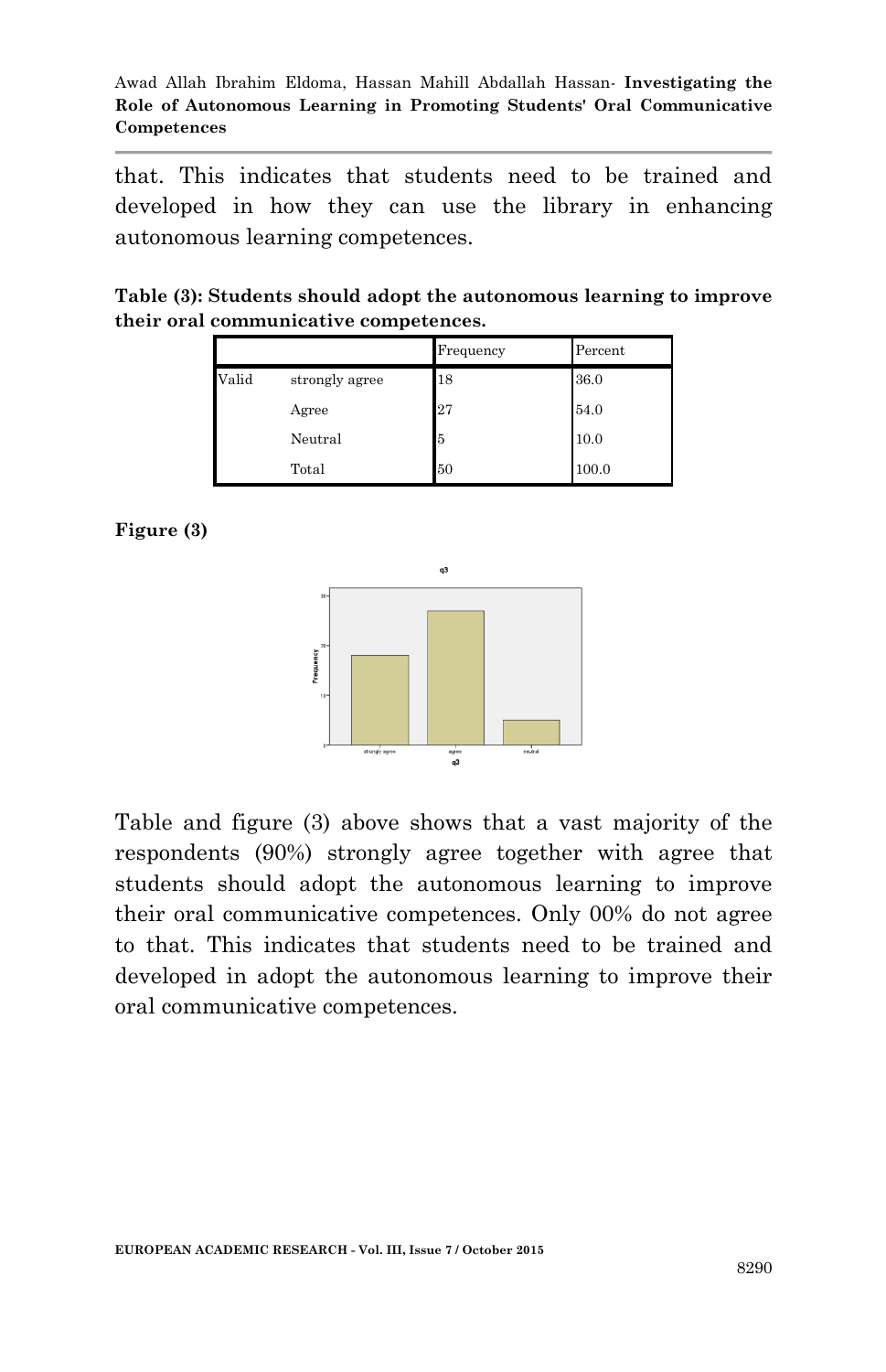**Table (4): Students should develop their own style to make use of autonomous learning in developing oral communicative competences.**

|       |                   | Frequency | Percent |
|-------|-------------------|-----------|---------|
| Valid | strongly agree    | 34        | 68.0    |
|       | Agree             | 11        | 22.0    |
|       | Neutral           | 4         | 8.0     |
|       | strongly disagree |           | 2.0     |
|       | Total             | 50        | 100.0   |

#### **Figure (4)**



Table and figure (4) above shows that a vast majority of the respondents (90%) strongly agree together with agree that students should develop their own style to make use of autonomous learning in developing oral communicative competences. Only 2% do not agree to that. This indicates that students need to be trained and developed in how they can develop their own style to develop their oral communicative competences.

**Table (5): Students should change their own autonomous learning environment to develop their oral communicative competences.**

|       |                | Frequency | Percent |
|-------|----------------|-----------|---------|
| Valid | strongly agree | 23        | 46.0    |
|       | Agree          | 18        | 36.0    |
|       | neutral        | 6         | 12.0    |
|       | disagree       | 3         | 6.0     |
|       | Total          | 50        | 100.0   |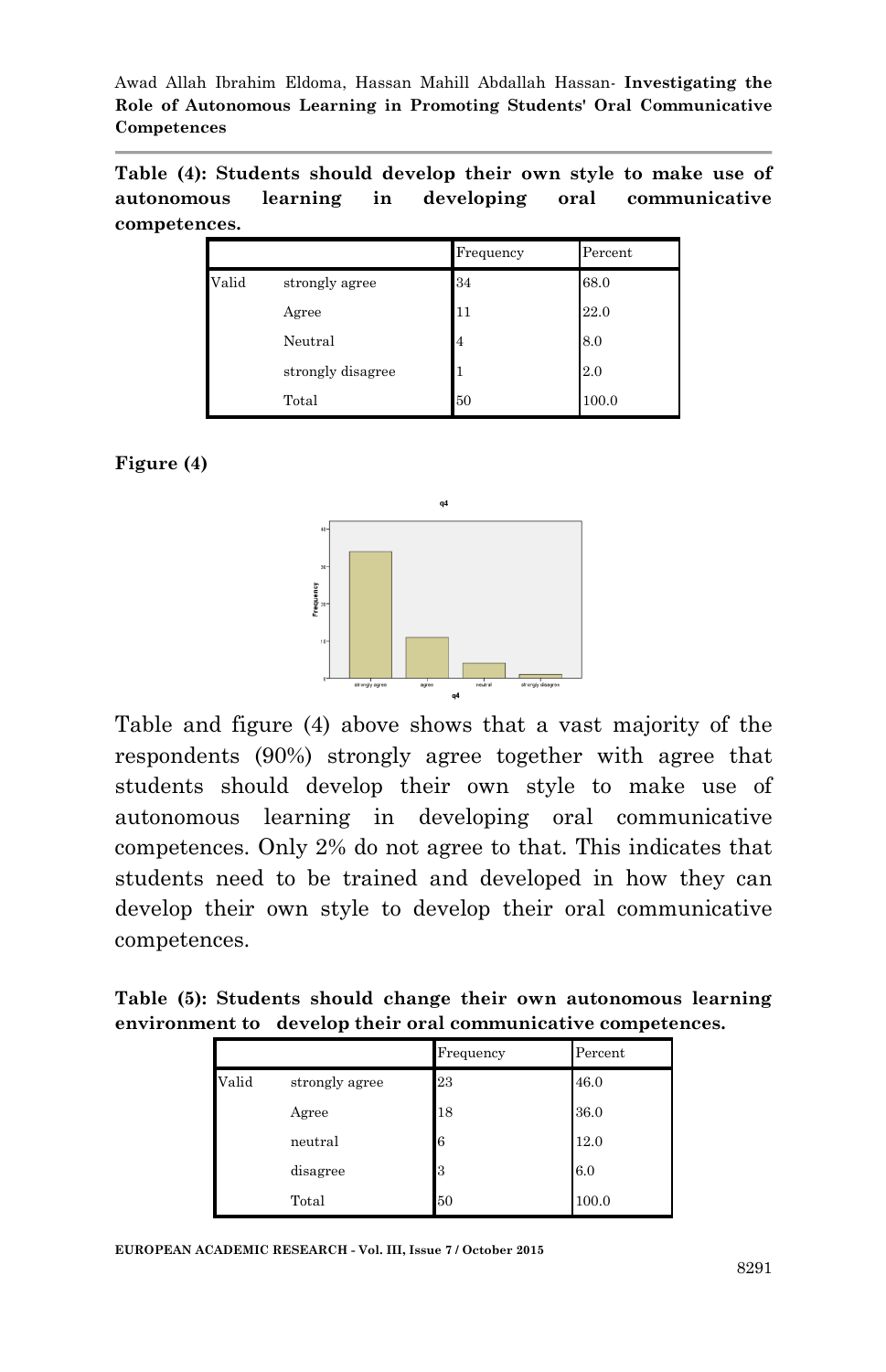#### **Figure (5)**



Table and figure (5) above shows that a vast majority of the respondents (82%) strongly agree together with agree that students should change their own autonomous learning environment to develop their oral communicative competences. Only 6% do not agree to that. This indicates that students need to be trained and developed in how they can change their learning environment to develop their oral communicative competences.

The data collected was analyzed in relation to the study hypothesis. The data was collected by questionnaire which had given to teachers who do not know why these took place.

Also analyzing the data collected from the questionnaire which had been given to teachers exclusively drawn from English language teachers in the Sudan. The population is English language teachers at Sudanese universities. A sample of (50) teachers was randomly selected for the questionnaire.

The researcher has used the questionnaire as a tool in the collection of data relevant to this study. The researcher has designed questionnaire to identify the problems encountered teachers who do not know why the autonomous learning is neglected in developing the oral communicative competences.

The marks obtained from the questionnaire for all participants were analyzed and compared statistically by using frequencies and percentages. The analysis showed that the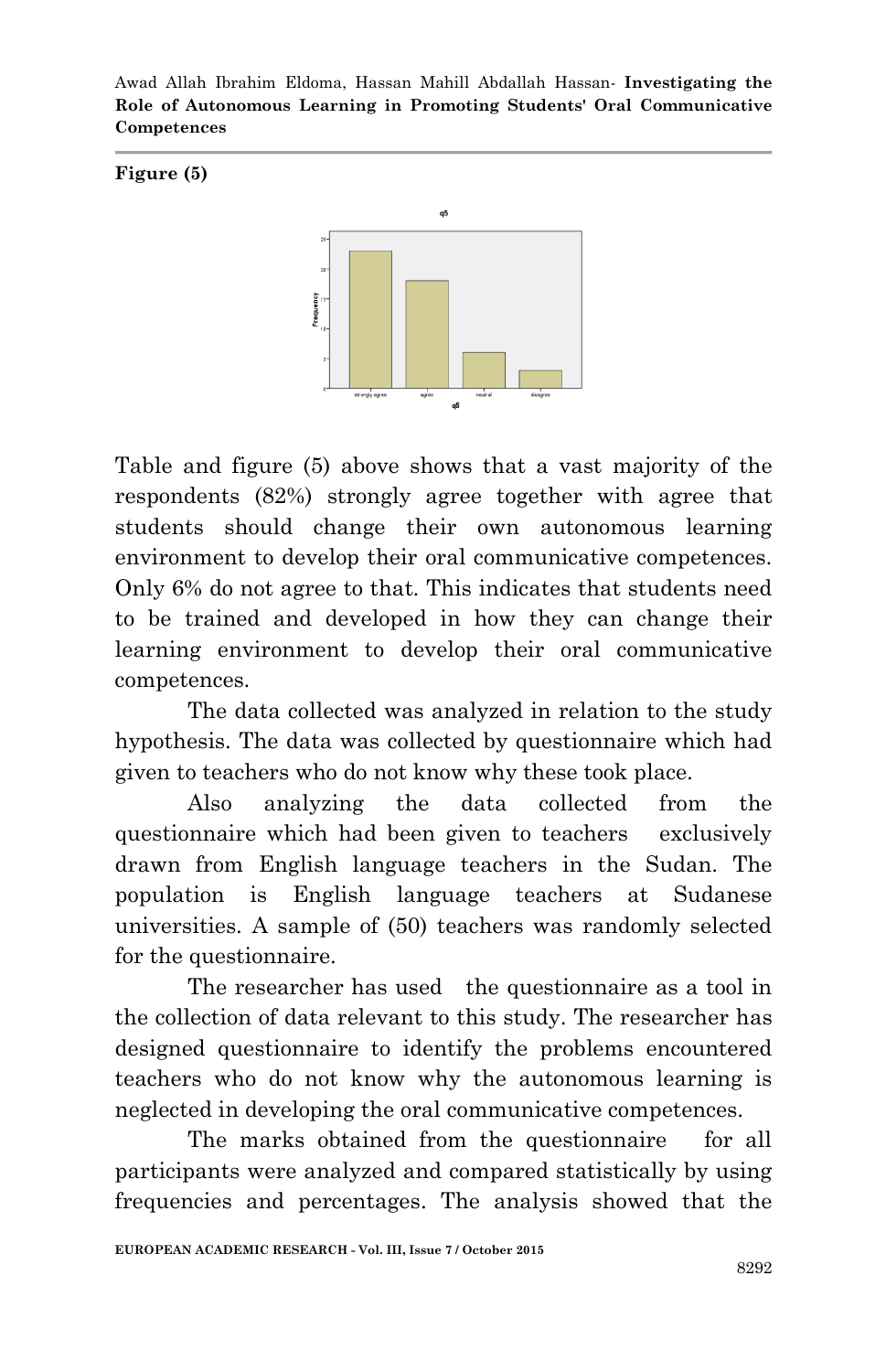highest percentage which is represented strongly agree and agree is estimated by (84.4%) in contrast to the percentage of strongly disagree and disagree which is estimated by lesser than this one. Accordingly, this justifies that there is statistical difference in terms of teachers' point of views that autonomous learning is intendedly neglected in developing oral communicative competences.

## **REPORT DISCUSSION**

After the comparing and calculation of the sub-hypotheses; we have found that the total number of the five sub-hypotheses percentage (80%+80%+90%+90%+82%) equal (84.4%) which represents negative respond justifies that Teachers do not know why autonomous learning is intendedly neglected in developing communicative competence.

### **REFERENCES**

- Alred, G., Byram, M. and Fleming, M. (2003). *Intercultural Experience and Education*.
- Anquetil, M. and Molinié, M. (2011). The Erasmus experience from a reflexive perspective: considering and constructing social actors. In Kramsch, C., Levy, D. and Zarate, G. *autonomy and intercultural competence*. Coll. Foreign Language Teaching in Europe. Frankfurt am Main: Peter Lang.
- Byram, M. (1997). *Teaching and assessing intercultural competence*. Clevedon: Multilingual
- Byram, M., Morgan, C. et al (1994). *Teaching-and learning Language-and-culture.* Clevedon: Clevedon: Multilingual Matters. competence: some implications for course development. In *Language, Culture and culturelle en*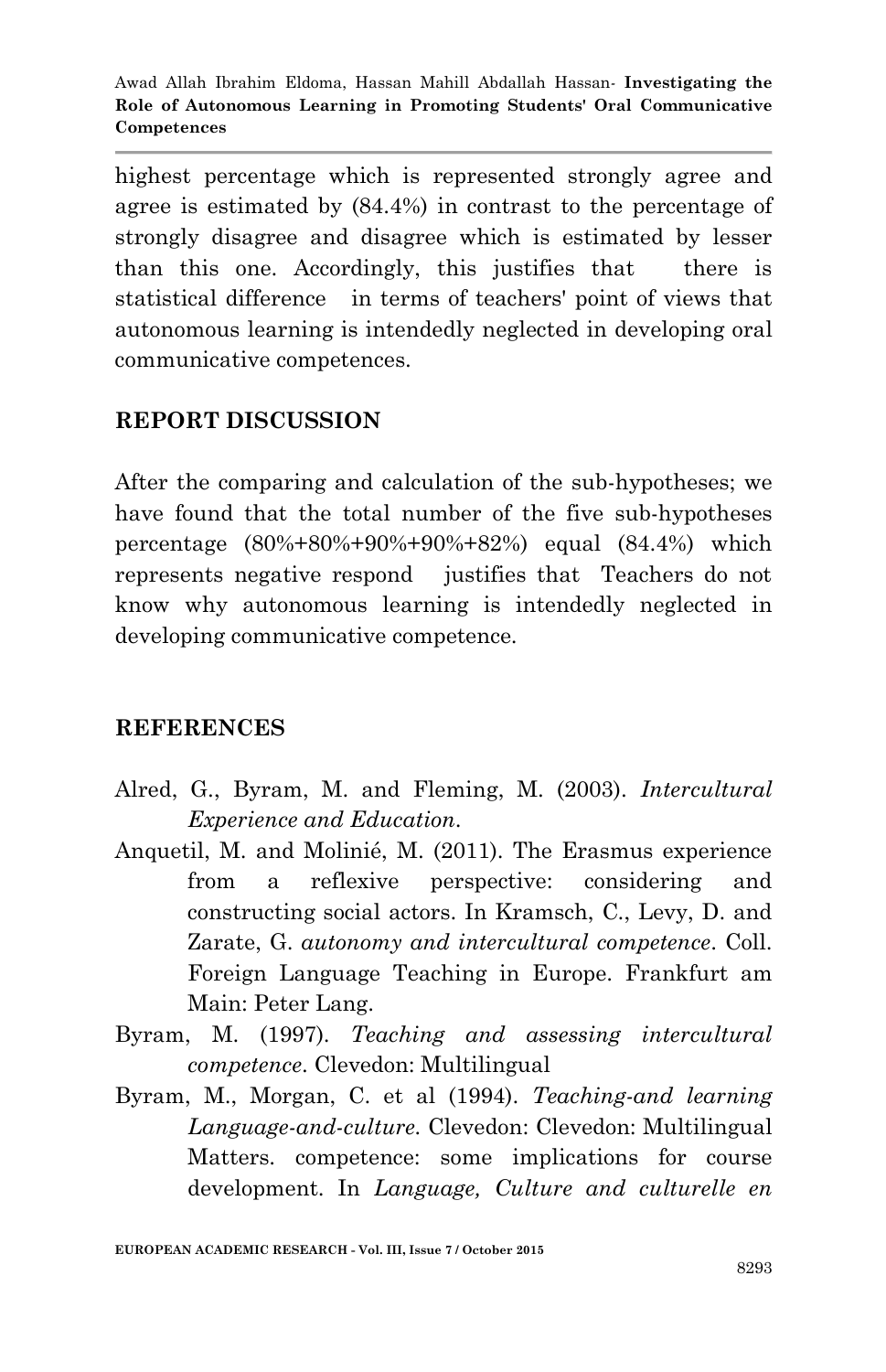*milieu universitaire*. Thèse de Doctorat, Didactique des Langues, *Curriculum*. Vol 15. N°1. 61-74. Edition). Columbus, Ohio: Charles Merill. *Good Practice*. Retrieved from the set of  $\sim$  from the set of  $\sim$  from the set of  $\sim$  from the set of  $\sim$  from the set of  $\sim$  from the set of  $\sim$  from the set of  $\sim$  from the set of  $\sim$  from the set of  $\sim$  from the set of  $\sim$  fr

http://www.llas.ac.uk/resources/gpg/1409#ref5

- Graeme and Richard Dimbleby (1990) Teaching Communication.
- Holec, H. (1981). *Autonomy in foreign language learning*. Oxford: Oxford University Press.
- Holec, H. (1990). « Qu'est-ce qu'apprendre à apprendre ? », *Mélanges pédagogiques 1990*,
- Jackson, J.(2008). *Language, Identity and Study Abroad, Sociocultural Perspectives*.
- Jimenez Raya, M. and Sercu, L. (2007). *Challenges in teacher development : learner*
- Joseph and Efron (2009) Oral Communication.
- Little, D. (2003). *Learner autonomy and second/foreign language learning. The Guide to* London: Equinox Publishing. Matters. Multilingual Matters No 100.
- Murphy-Lejeune, E. (2003). An experience of interculturality: student travelers abroad. In Nantes.
- Riley, P. (1986). Who's who in self-access. *TESOL France News*, 6 (2) 23-35.
- Rogers, C. R. (1969). *Freedom to learn: a view of what education might become*.
- Sercu, L.(2002). Autonomous learning and the acquisition of intercultural communicative.
- Van Ek, J. A. (1986). *Objectives for Foreign Language Learning*. Oxford: Pergamon.
- Wright, T. (1987). *Roles of teachers and learners*. Oxford : Oxford University Press.
- Zumbihl, H. (2004). *Anglais de spécialité et acquisition de la compétence de médiation*